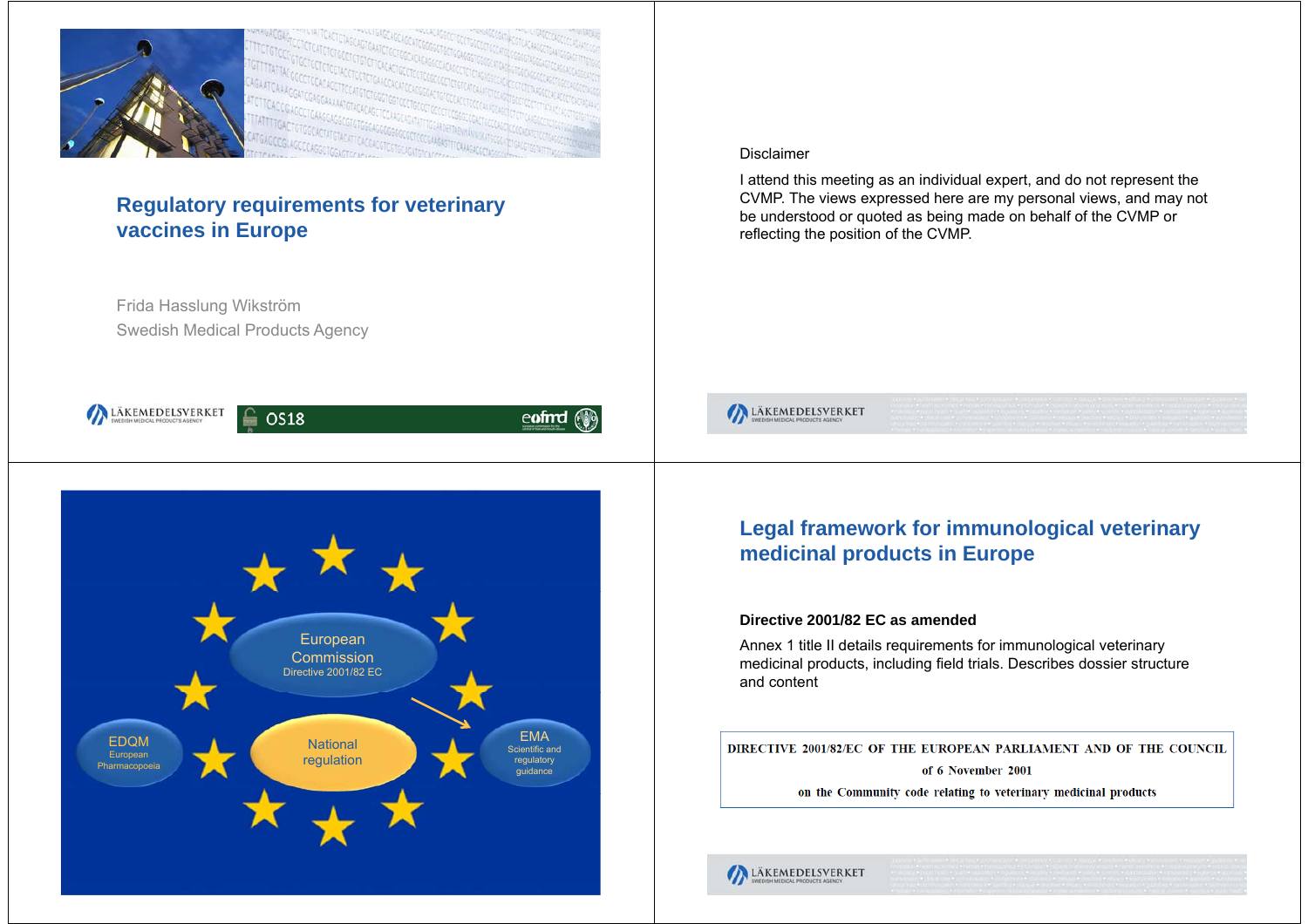**European Pharmacopoeia** – EDQM (Council of Europe) General and specific monographs with detailed descriptions and requirements for manufactuting of medicinal products. Focus on quality aspects. Legally binding



**Scientific and regulatory quidance – from the committées of** EMA (European Medicines Agency)



# **The basic vaccine concept: it starts in the lab**

Traditionally, clinical data for vaccines are first produced in laboratory studies

Described in Ph.Eur. for many known vaccines

- safety evaluation
- in the target animal
- controlled
- standardised
- specific challenge with infectious agent
- detailed follow up

Enables detailed and controlled data in a limited number of animals

However, a challenge model may not

- represent natural conditions fully
- be available (e.g. for new/emerging diseases)

LÄKEMEDELSVERKET

# **Safety data**

Laboratory studies:

- intended administration (route and schedule)
- Live vaccines 10x overdose

Live vaccines

- spread to other animals
- dissemination within the vaccinated animal
- reversion to virulence

Pregnancy and lactation

**Ecotoxicity** 

LÄKEMEDELSVERKET

# **Need for field data**

Field data of a sufficiently high standard represent the highest level of proof that a vaccine is able to perform under practical conditions of use

# Efficacy Safety

Directive 2001/82 EC

C. FIELD STUDIES

Unless justified, results from laboratory studies shall be supplemented with data from field studies, using batches according to the manufacturing process described in the marketing authorisation application. Both safety and efficacy may be investigated in the same field studies.

Field data should confirm findings from laboratory studies

Evaluate safety/efficacy during use in natural conditions that cannot be fully reproduced in a laboratory setting

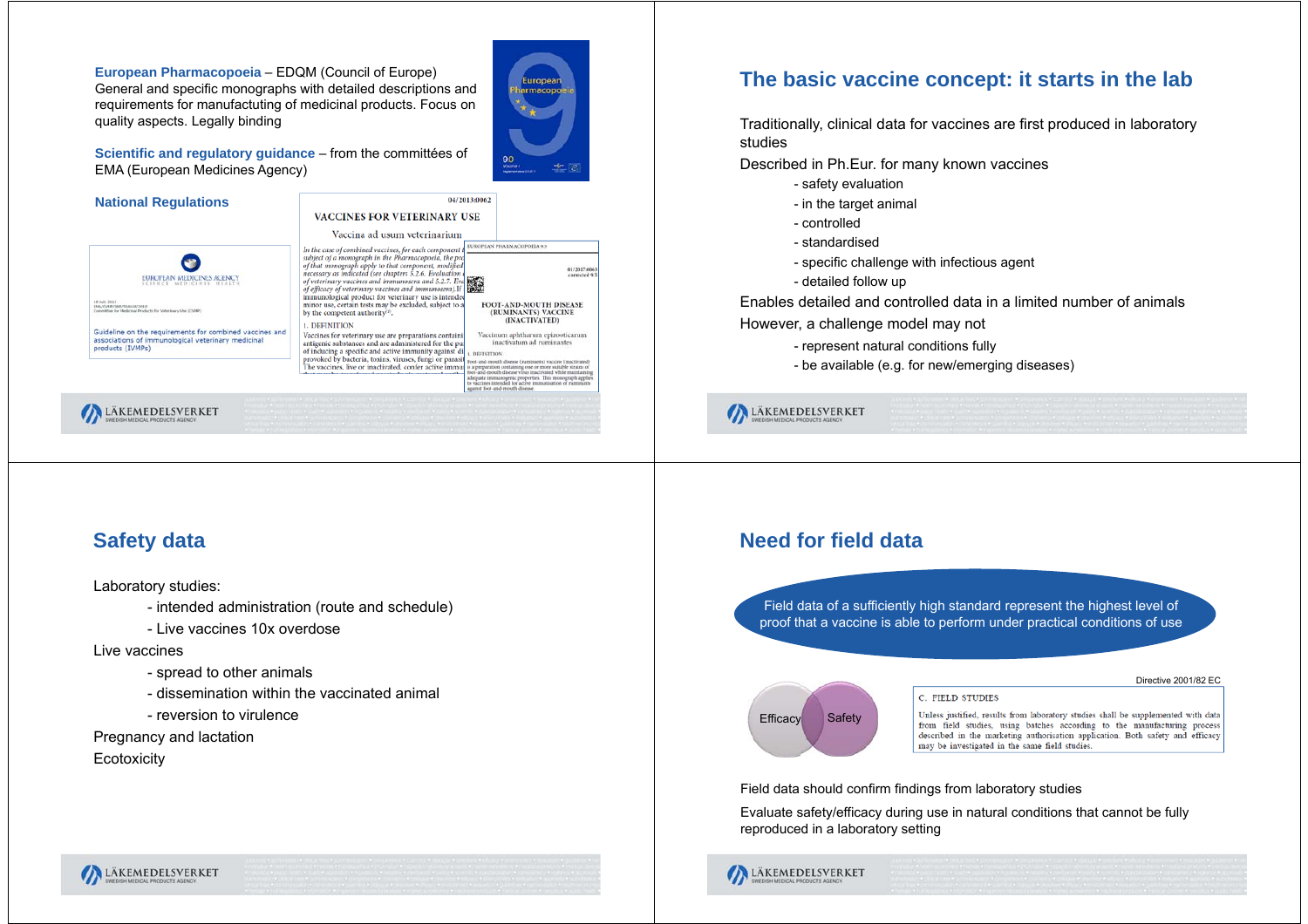

# **The need for field efficacy data is discussed**

Growing concern from industry: field studies are expensive and difficult to perform but often fail to contribute sustantial/vital information

In many cases field infection is not present  $\rightarrow$  inconclusive

**Focus Group meeting** on field efficacy trials for veterinary vaccines – Industry, regulators and academic experts



# **Exceptions to the rule – when field studies are not required**

#### **Exceptional circumstances**

It is not possible to produce field data during the circumstances, e.g. Bluetongue

#### **Epizootic diseases**

Vaccination is prohibited, e.g. FMD, CSF

Exemption is also possible if the product is classified as

#### **MUMS (Minor Use Minor Species)**

If e.g. sufficient laboratory data is available or field study is not feasible when the infection/disease is very rare

LÄKEMEDELSVERKET

# **Alternative sources of information**

Balancing the need for field data against the possibility of gaining sufficient information from other sources

| <b>Possible alternatives.</b>                   | <b>Less suitable alternatives</b> |
|-------------------------------------------------|-----------------------------------|
| Well established laboratory<br>challenge models | Pharmacovigilance data (passive)  |
| Epidemiological modelling                       | Post authorisation studies        |
| Meta-analysis of literature data                |                                   |
| ??                                              |                                   |

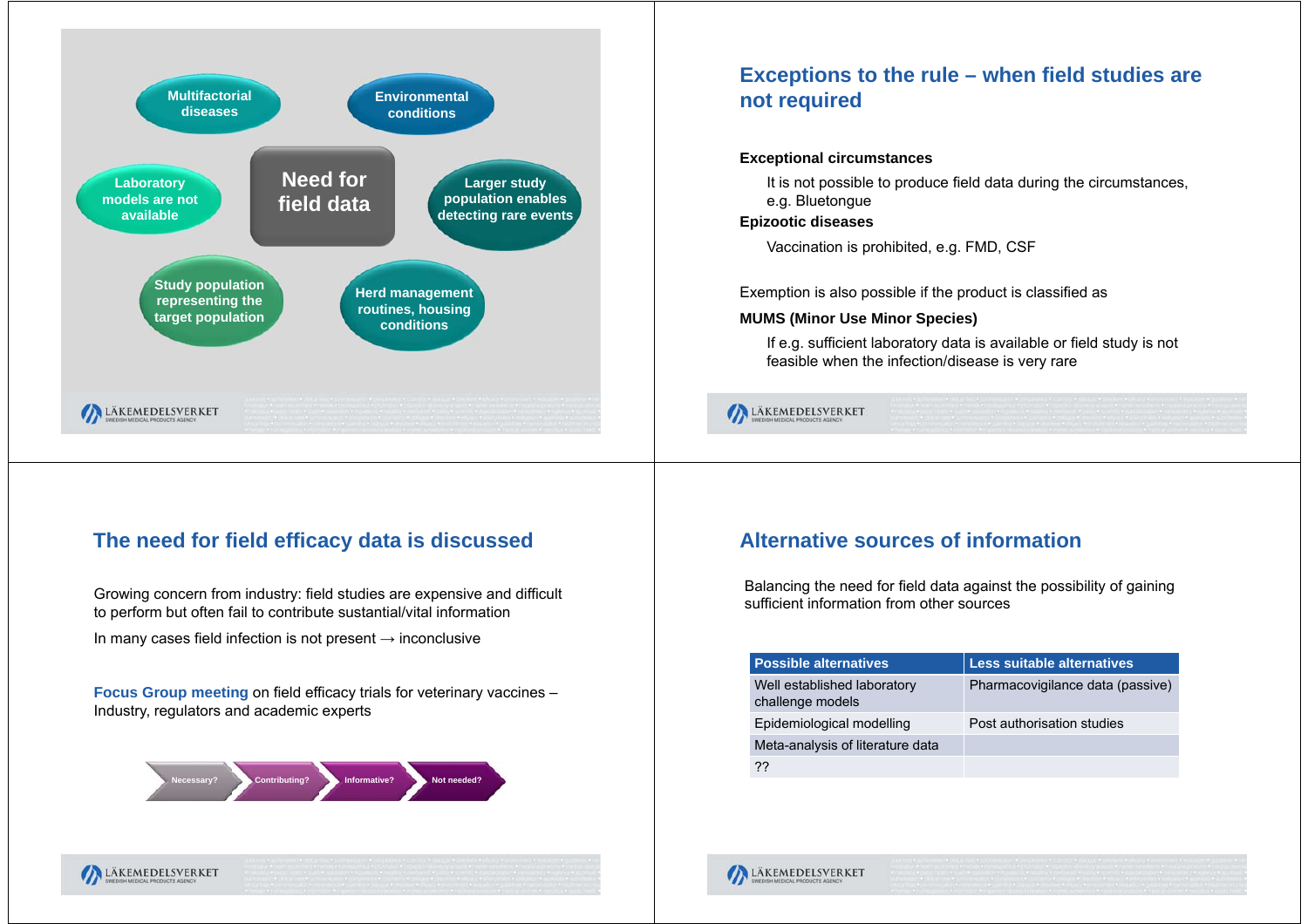# **Basic requirements for field trials**

- •The study population is representative of the target population
- •Conditions of the study are representative of the intended use
- •An adequate control is included
- •Relevant endpoints are evaluated
- • The study is dimensioned to provide support for the relevant hypothesis
- •Appropriate statistical analysis
- •Field infection is demonstrated

LÄKEMEDELSVERKET

# **Basic study design**

#### **Parallel design**

RandomisedBlinded**Controlled** 

#### **Controls**

**Negative** (placebo, untreated) **Positive** if a suitable comparator is available (authorised in EU) Positively controlled study can include negative control group to show internal validity

Mixing vaccinated animals and controls i the same group? Different groups in the same unit? Separate units? Separate farms?

Field vaccination  $\rightarrow$  laboratory challenge. Addresses some aspects but is not a complete field trial

LÄKEMEDELSVERKET

# **Considerations for study design**

What is the purpose of vaccination?

How is this best demonstrated?

- management of infection in a herd
- prevention of disease in individual animals
- eradication/control programme
- control in an outbreak of epizootic disease

What degree of effect is relevant and needed for this vaccine and under the conditions it will be used?The Benefit-Risk Balance may differ depending on the situation

BenefitRisk

# **Parameters for evaluation of efficacy**

Relevant parameters depend on the disease/infection

- clinical disease
- pathological lesions
- transmission of infection
- viraemia
- ...
- Surrogate markers

LÄKEMEDELSVERKET

- e.g. serology
- demonstrated correlation to effiacy  $\rightarrow$
- immunogenicity may not equal efficacy!

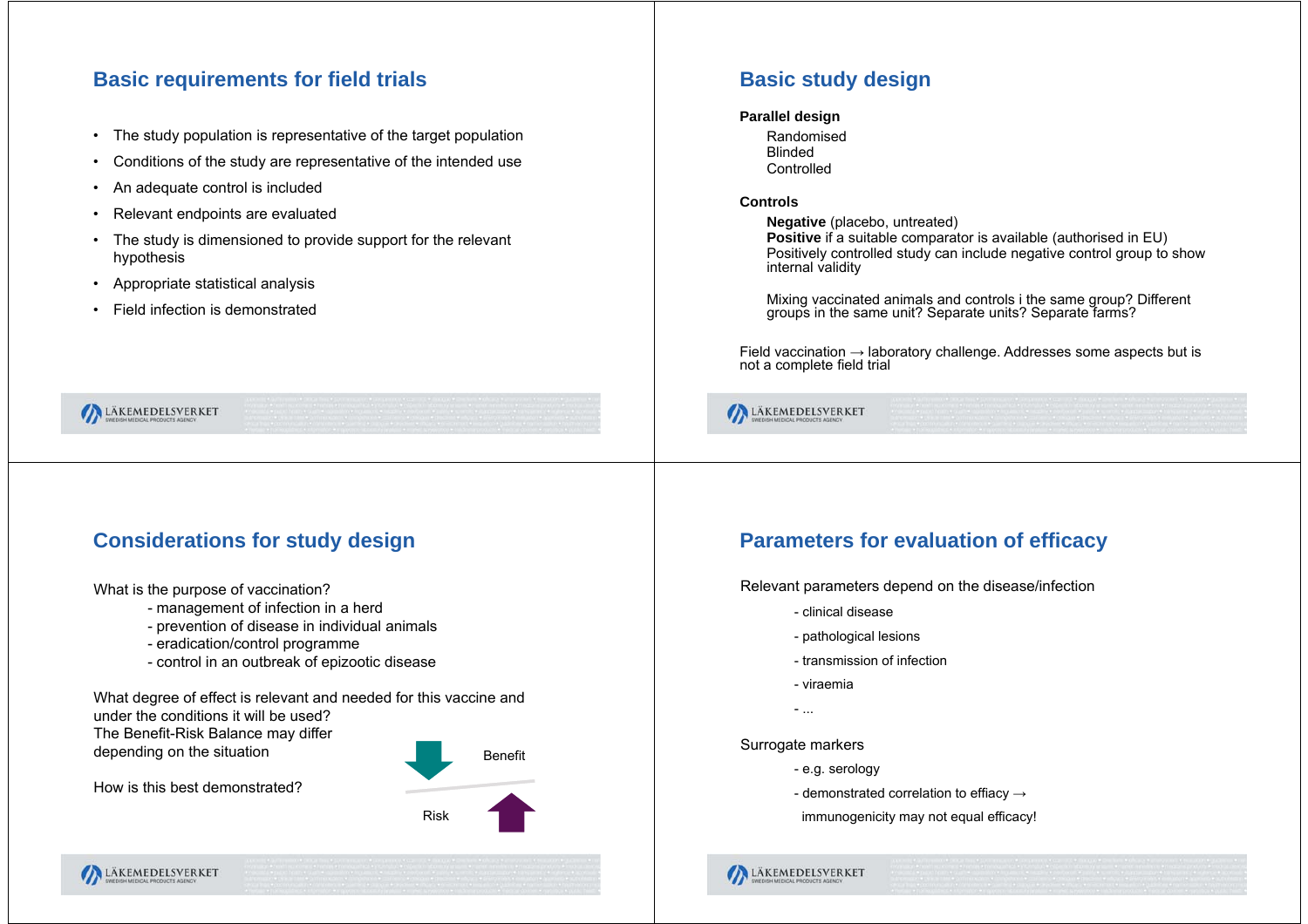# **Epidemiological modelling of efficacy data**

#### **Example: Bovilis BTV8**

To evaluate effect of vaccination on the risk of bluetongue infection in cattle

Threshold value of viraemia when the chance of infection of the vector(and subsequently other animals) is low to zero was established based on laboratory data for dose-response for reduction of viraemia

Mathematical transmission models building on experimental data and simulating at the population level

# **Epidemiological modelling of efficacy data**

#### **Example: Bovilis BTV8 cont.**

LÄKEMEDELSVERKET

 $\rightarrow$ The reduction of viraemia after vaccination is likely to reduce virus transmission to an extent that can limit the spread of an outbreak in a vaccinated population

Models include a range of assumptions – the reliability depends on the correct choice of parameters

The degree of transmission that will occur in a vaccinated population will depend on several factors (animal density, vaccine coverage...) and variation/uncertainty needs to be considered

 $\rightarrow$  Absolute assurance of lack of transmission cannot be given

Two different models by separate groups – confirmed results

LÄKEMEDELSVERKET

# **Field Safety data**

Confirm data from laboratory studies

- rare events can be detected in a larger population
- target population of animals
- handling and administration
- spread to other species or the environment

Special cases – GMOs, DNA vaccines Example: Clynav

**Genetically Modified Organisms, GMOs**

DIRECTIVE 2001/18/EC OF THE EUROPEAN PARLIAMENT AND OF THE COUNCIL

#### of 12 March 2001

on the deliberate release into the environment of genetically modified organisms and repealing **Council Directive 90/220/EEC** 

#### **Definitions**

For the purposes of this Directive:

- (1) 'organism' means any biological entity capable of replication or of transferring genetic material;
- (2) 'genetically modified organism (GMO)' means an organism, with the exception of human beings, in which the genetic material has been altered in a way that does not occur naturally by mating and/or natural recombination:



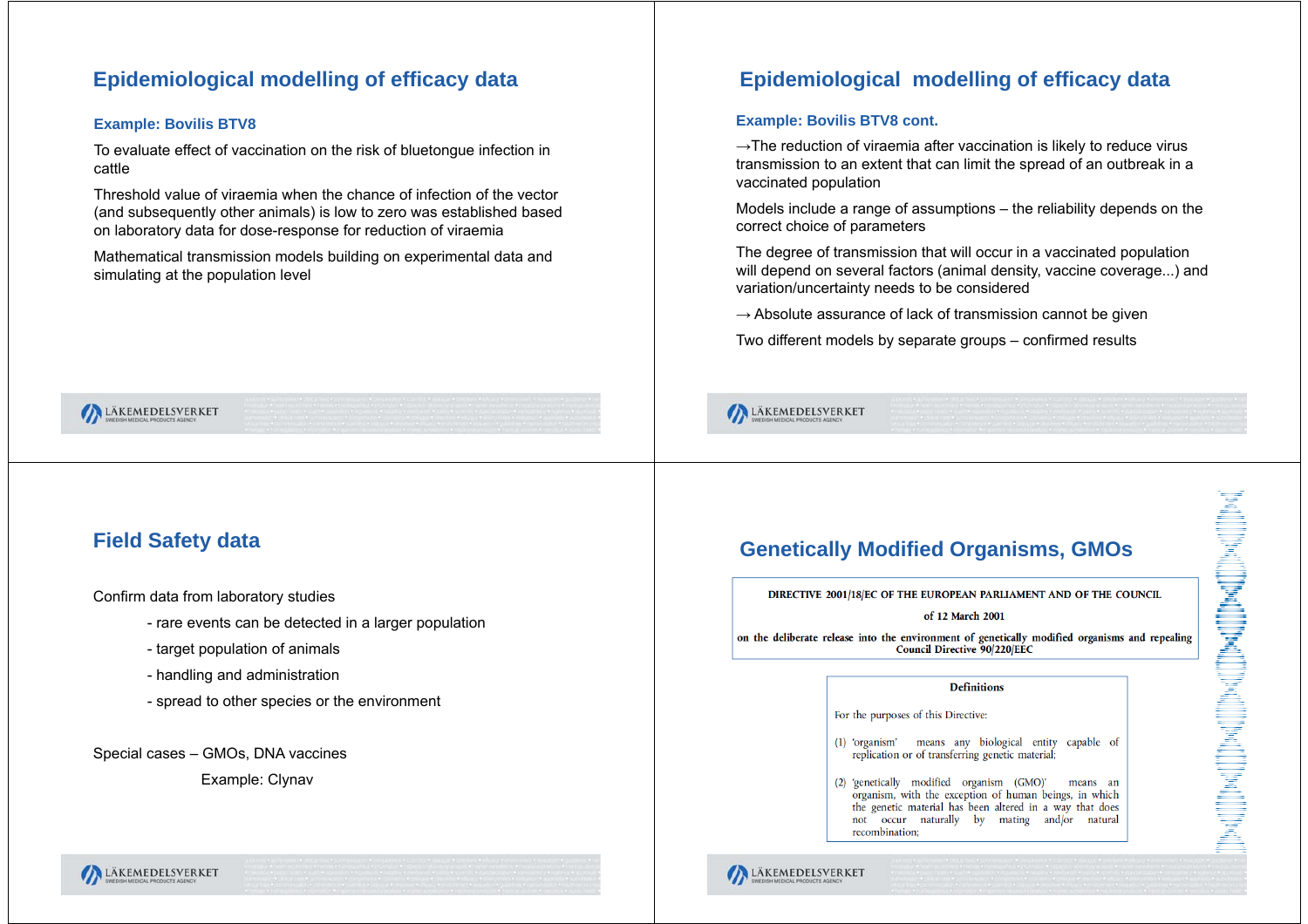# **Genetically Modified Organisms, GMOs**<br>Directive 2001/18/EC<br>Difference 2001/18/EC

#### **Directive 2001/18/EC**

Environmental risk assessment of the release of a GMO into the environment is needed in addition to regular data requirements in the dossier

GMO authorities in each Member States assess

**Clinical trials** – National regulations in each member state, needs to be approved in each member state where the trial will be conducted

# **Differentiating Infected from Vaccinated Animals**

Advantage if epizootic disease Requires commercially available diagnostic test



#### LÄKEMEDELSVERKET

# **Use of field data from other regions**

Possible but requires that

Infection (strain) and other conditions (target animals, management, housing, environmental conditions...) are considered relevant for Europe

The study is of sufficient quality standard (e.g. GCP)

Animal welfare concerns are acceptable according to European requirements

 $\rightarrow$  Case by case decision

# **Guidance when developing vaccines intended for marketing authorisation**

#### **National Competent Authorities**

– Scientific and regulatory advice

#### **EMA**

- Innovations Task Force
- Scientific Advice
- SME office

#### **Regulatory consultants**